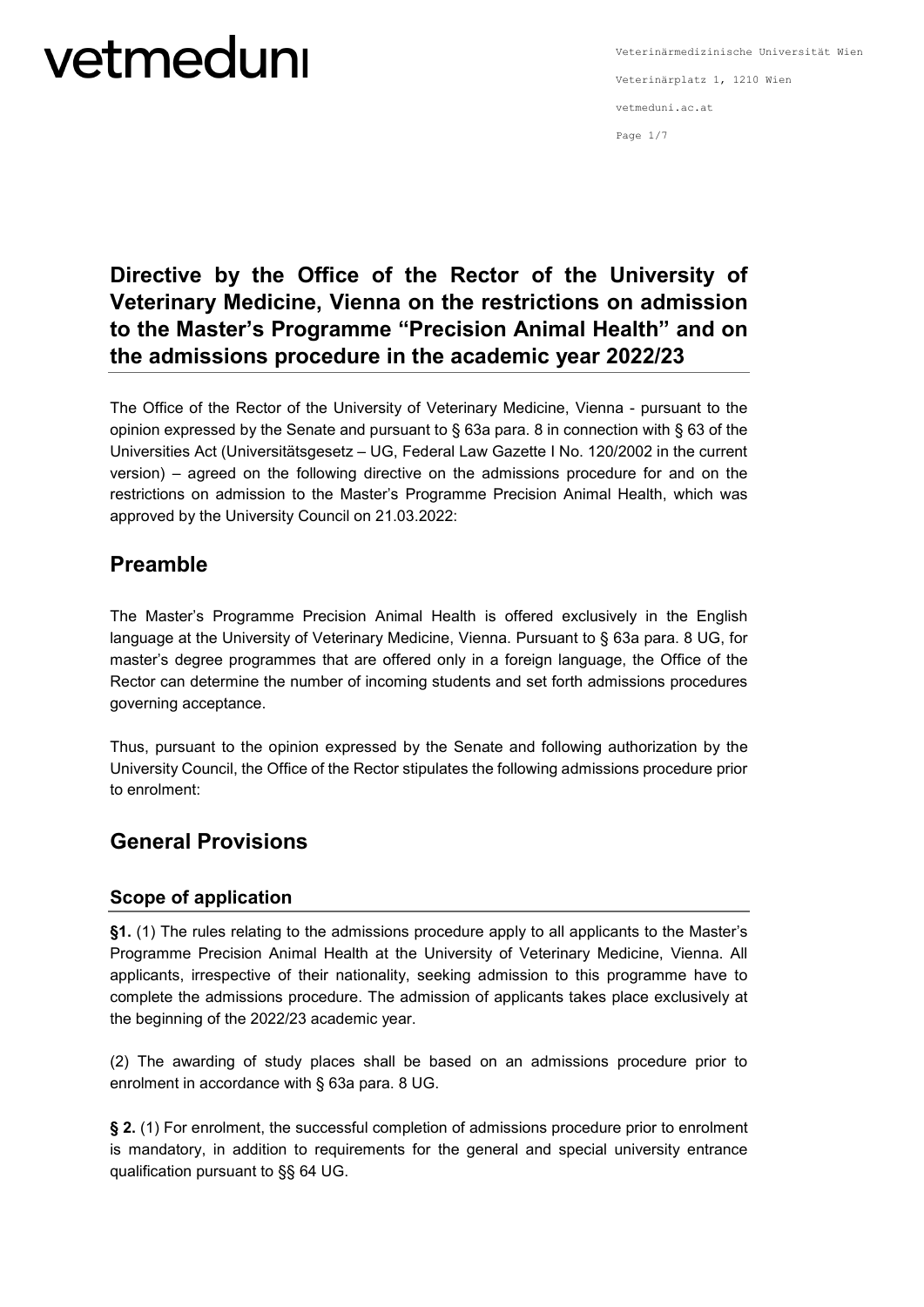(2) Pursuant to § 64 para. 3 UG, admission to a master's programme requires the completion of a bachelor's degree programme in a relevant subject, another degree programme in a relevant subject of at least the same level of higher education at a recognized domestic or foreign post-secondary educational institute, or a degree programme defined in the curriculum of the master's degree programme.

#### **Number of places**

**§ 3.** The number of incoming students shall be set at 20 for the 2022/2023 academic year.

### **Admissions procedure**

#### **General provisions**

**§ 4.** (1) The awarding of study places shall be based on an admissions procedure. This consists of a written application (§§ 6 and 7) and a ranking prepared by a selection committee (§ 5 para. 3).

(2) The admissions procedure shall take place once a year prior to the start of the winter semester. Enrolment in the master's programme shall take place only during the 2022/2023 winter semester following successful completion of the admissions procedure and after the other requirements for admission (§§ 63ff UG) have been fulfilled.

(3) Pursuant to para. 1, the selection committee shall consist of three members of the teaching staff of the master's programme appointed by the Vice-Rector for Study Affairs and Clinical Veterinary Medicine.

(4) Any and all costs incurred by applicants in connection with participating in the admissions procedure shall be borne entirely by the applicants and shall not be reimbursed.

#### **Admissions procedure in detail**

**§ 5.** (1) Online applications (§ 6) and the uploading of application documents (§ 7) must take place within the defined deadlines.

(2) Application documents received within the deadline shall be reviewed by the selection committee with regard to their being complete and complying with the formal and personal prerequisites.

- 1. The following apply as formal criteria for admission to the programme:
	- a) completion of a bachelor's degree programme in a relevant subject, another degree programme in a relevant subject of at least the same level of higher education at a recognized domestic or foreign post-secondary educational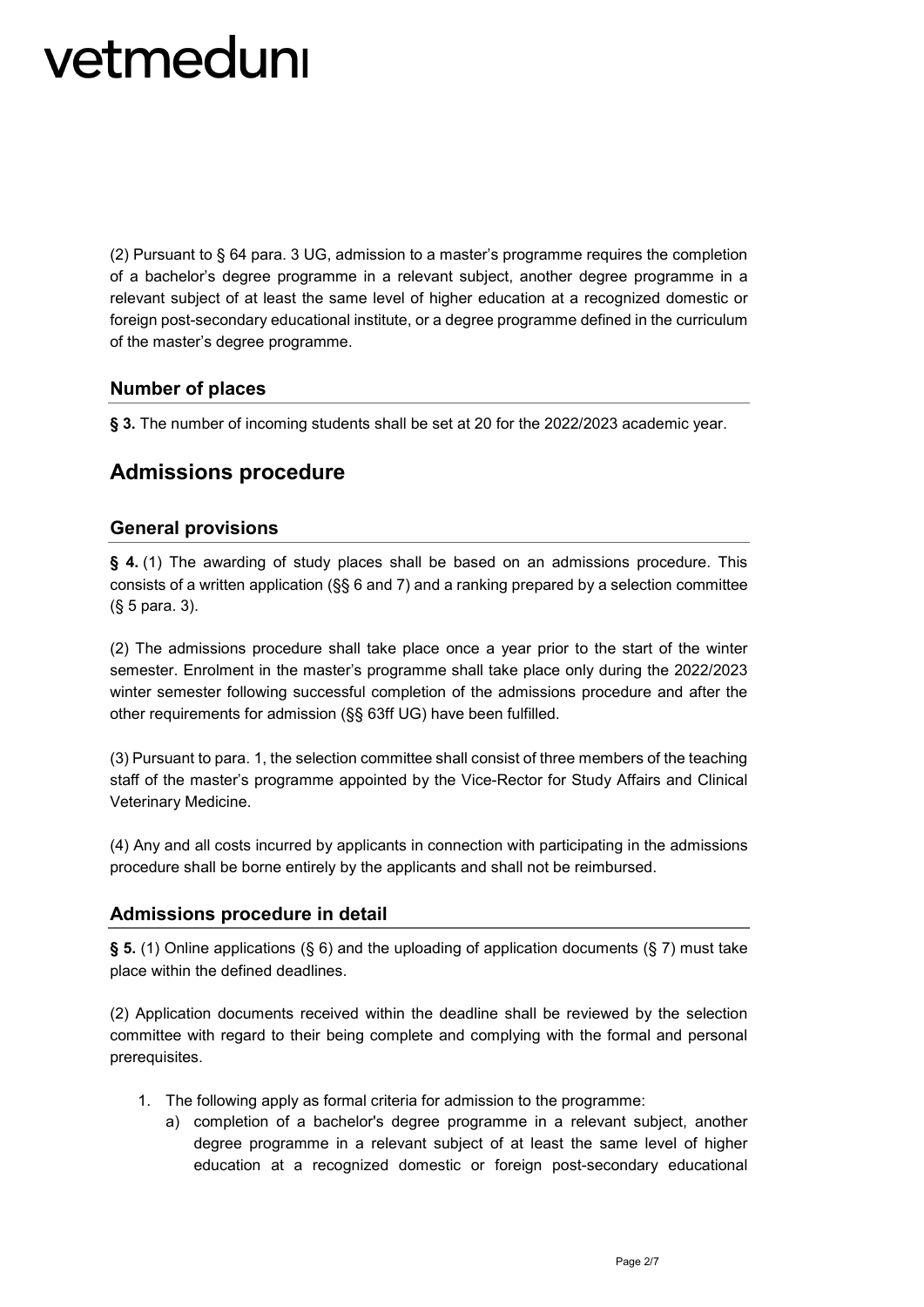institution, or a degree programme defined in the curriculum of the master's degree programme, and

- b) adequate English language skills at a level of at least B2 as defined by the Common European Framework of Reference for Languages.
- 2. The personal preconditions for admission to the degree programme include the motivation, objectives and perspectives associated with the programme applied for and set out in the personal statement accompanying the application  $(\xi, 7)$  para. 1 item 1). Any existing research experience shall also be taken into account. Potential performance based on previous academic achievements shall also be considered.

(3) The selection committee shall prepare a ranking of applicants based on the results of the admissions procedure. This ranking forms the decision-making basis for the awarding of study places and admission to the programme (§ 9).

A total of 100 points, assigned as follows, are awarded in the course of this ranking:

a) 30 points for previous academic success:

The following points, weighted based on ECTS credits, are awarded for the grade average:

- $-1.00 1.50$ : 30 points
- $1.51 2.00$ : 25 points
- $-2.01 2.50$ : 20 points
- $-2.51 3.00$ : 15 points
- 3.01 3.50: 10 points
- 3.51 4.00: 5 points
- b) 30 points for the personal statement:

The following criteria are each awarded between 0 and 6 points:

- **Study and any research experience,**
- interest in the profile of the master's programme,
- the student's personal interest in the contents of the programme,
- the sought-after career goal,
- relevant professional experience during or after the student's first degree;
- c) 40 points for an essay:

The essay aims to evaluate the language and scientific skills of applicants, particularly their ability to independently address scientific issues and questions in an appropriate content-related and methodological manner. Between 0 and 40 points will be allocated based on these corresponding with the expectations of the master's programme.

#### **Online application**

**§ 6.** (1) Applicants shall be required to apply for a study place exclusively online by means of a web-based form on the website of the University of Veterinary Medicine, Vienna within the application period from 2 May 2022 to 3 July 2022 defined by the Rectorate. Other application methods (e.g. via email, fax, telephone or the like) are not permitted and will not be taken into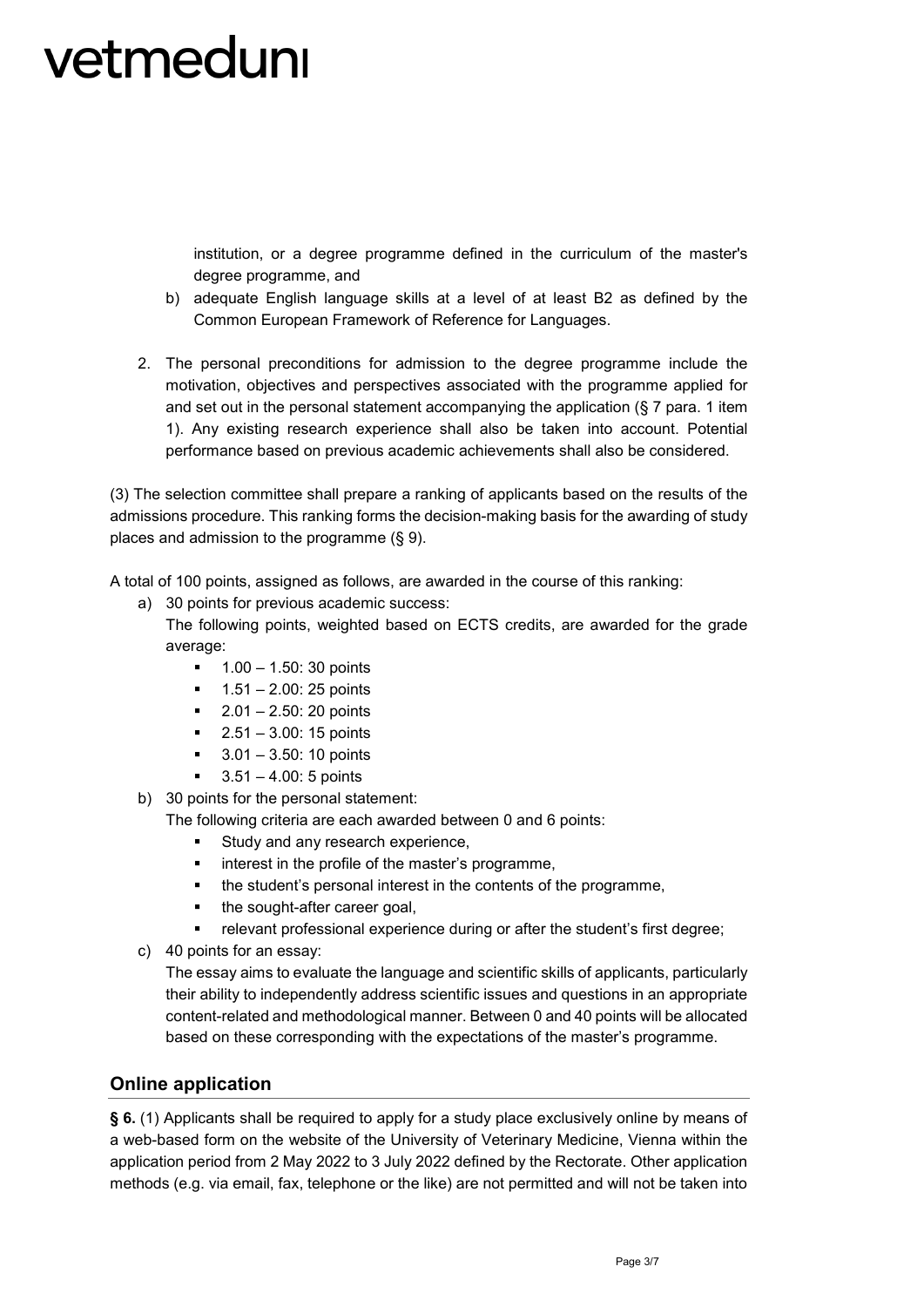account, with the same applying to online applications submitted prior to or after the application period. There shall be no extensions of the application period.

(2) Applicants may apply to only one of the master's degree programmes at the University of Veterinary Medicine, Vienna.

(3) In their online applications, applicants are required to include general (personal) information, along with a valid email address. For the purposes of statistics and evaluation, information about applicants' parents will also be collected. Online applications that are incomplete, untruthful, not in compliance with the instructions for filling out the form or received outside of the application period are invalid and will not be taken into consideration; the same applies to prohibited and particularly to fraudulent multiple applications. Requests for improvements shall not be granted.

(4) In as far as direct communication with the applicant is required by the University of Veterinary Medicine, Vienna in the course of the admissions procedure, this shall take place exclusively through the email address indicated in the online application or via the applicant management.

#### **Application documents**

**§ 7.** (1) The following documents are to be uploaded using the applications management by 10 July 2022:

- 1. A structured personal statement in English (with a maximum of 500 words) including the following contents:
	- Details of previous study and any research-based experience,
	- an explanation of the applicant's interest in the profile of the master's programme,
	- details of the applicant's interest in specific contents of the programme,
	- details of the applicant's career plans and,
	- any relevant professional experience during or after the student's first degree.
- 2. A detailed CV in English based on the European Europass format (recommended).
- 3. An essay (with a maximum of 500 words) in English on the following: "Give one example for a recent sensor-based technology and discuss its potential with regard to animal health monitoring."
- 4. Evidence of the completion of a bachelor's degree programme in a relevant subject, another degree programme in a relevant subject of at least the same level of higher education at a recognized domestic or foreign post-secondary educational institution, or a degree programme defined in the curriculum of the master's degree programme pursuant to § 64 para. 3 UG.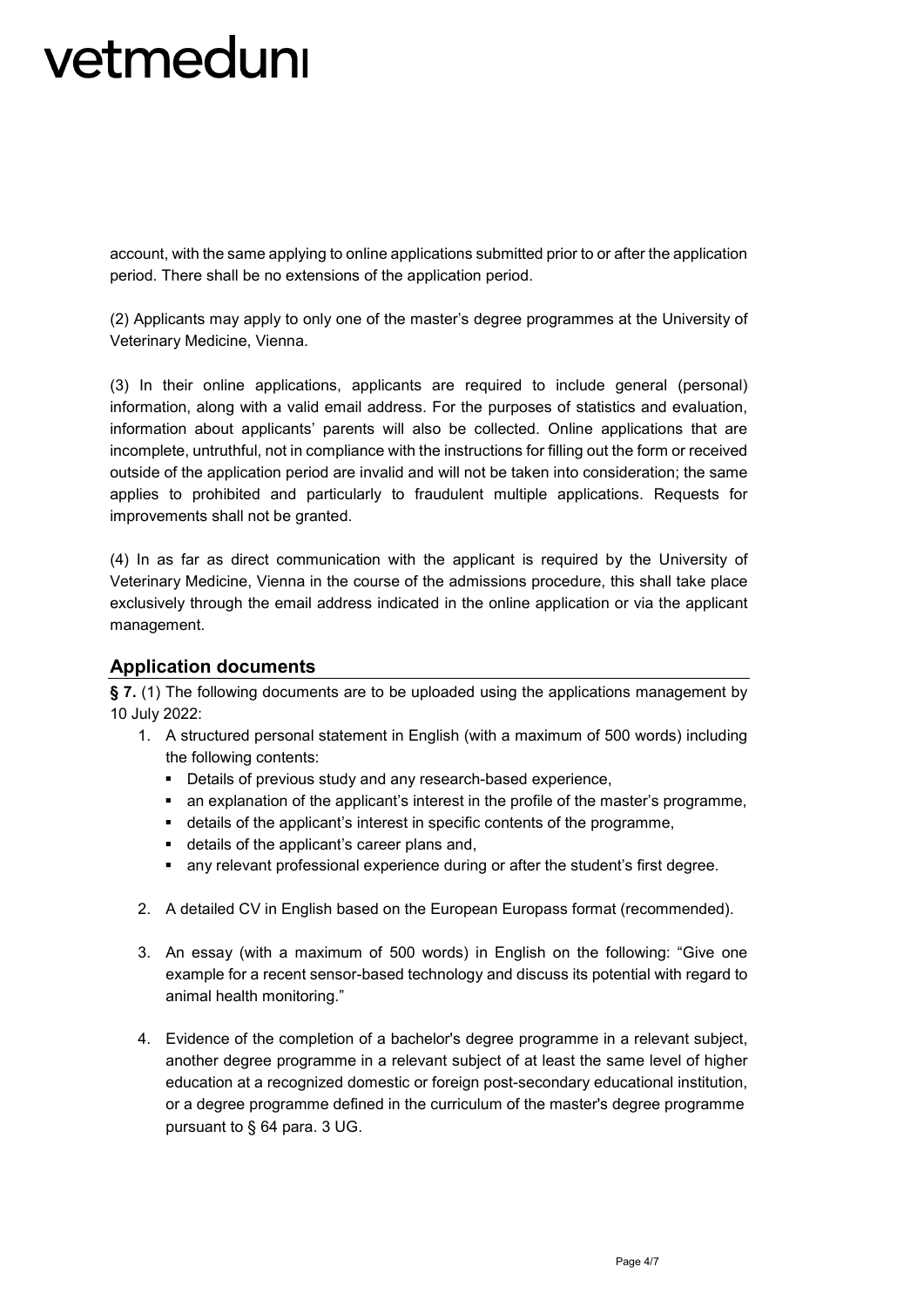If a degree course has not been completed at the time of the application, evidence is to be provided of academic performance to date in the form of a transcript of records and the related curriculum submitted in English or German.

- 5. A summary of the grades obtained in the course of exams during the foundation degree (transcript of records) with a weighted grade average.
- 6. Evidence of adequate English language skills at a level of at least B2 as defined by the Common European Framework of Reference for Languages.

This evidence can be provided in the form of the following internationally recognized language certificates or diplomas:

- a) TOEFL: ibt (internet-based): at least 87 points;
- b) IELTS: Overall Band Score: 6.5;
- c) Cambridge English First Certificate (FCE) Level B2;
- d) Cambridge Certificate in Advanced English (CAE): Level B2;
- e) Evidence of language skills at Level B2 confirmed by a university language centre.

The successful completion of a school-leaving examination in the subject English at a recognized domestic or foreign educational institution shall be considered to be lasting evidence of the necessary language skills in as far as the educational provisions of the country issuing this school-leaving certificate require a level of B2 in order to pass. If this level cannot be determined directly from the school-leaving certificate, a relevant confirmation is to be provided by the school's administration department.

7. An official identification document with photo (a valid passport, driver's license, etc.) in order to establish the identity of the applicant.

(2) The documents defined under § 7 para. 1 item 4 and 5 are to be uploaded taking the required certification requirements into account. In as far as the documents have not been issued in German or English, a translation undertaken by a court-sworn translator is to be provided.

#### **Fees**

**§ 8.** (1) Applicants shall be required to pay an application fee in the amount of 50 euros. This fee is to be received by 10 July 2022. No extensions shall be granted.

(2) In the event that fees received cannot be allocated to an applicant (e.g. no or an incorrect payment reference, or due to a bank error), or if a lower amount is received, the applicant shall be excluded from the admissions procedure. Amounts which are not received within the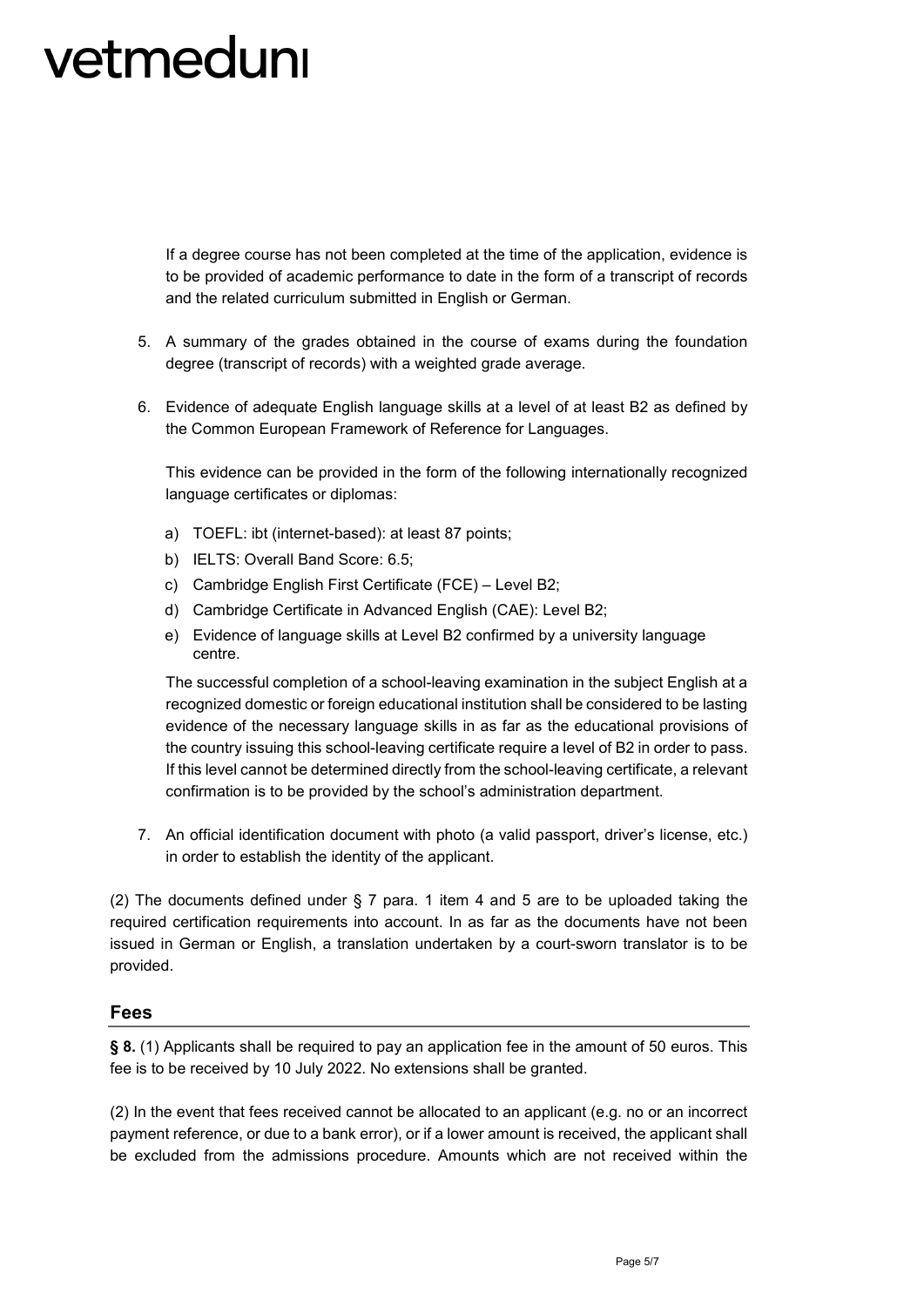deadline shall lead to the applicant being excluded from the admissions procedure and shall be reimbursed by the University of Veterinary Medicine, Vienna.

#### **Ranking and admission**

**§ 9.** (1) The number of points achieved by the applicant during the admissions procedure will be calculated and then used to form a ranking. The number of study places available shall be offered to those applicants with the highest number of points. In the event of equal rankings, priority shall be given to applicants of the gender which is underrepresented. If equal rankings still exist as a result, lots shall be drawn. In the event that fewer than 20 applicants meet the formal requirements and have the necessary language and scientific skills as defined by § 5, the ranking as defined by  $\S$  5 para. 3 can be omitted and all applicants submitting their applications within the deadline, meaning those that have uploaded their complete application documents within the submission period, shall receive a study place.

(2) Applicants shall receive written notification via email sent to the email address provided regarding the outcome of the admissions procedure and the allocation of a study place. This notification also includes the next formal steps which are necessary for admission purposes and therefore also represent preconditions.

(3) In the event that an allocated study place is not taken up within a period of 10 calendar days of the written request by means of performing the subsequent formal admission steps, any entitlement to the allocated study place shall expire. Study places becoming free as a result shall be awarded to the next applicant(s) in the ranking.

(4) Withdrawing from an allocated study place after admission and payment of the admission fee, in as far as such a fee is collected, shall not form grounds for the reimbursement of the admission fee.

**§ 10.** (1) Only those applicants who have received an offer of a study place as a result of the admissions procedure may enrol in the master's degree programme. Enrolment then takes place within the prescribed deadline for claiming a place in the framework of the general enrolment period for the 2022/2023 winter semester at the Student Services department of the University of Veterinary Medicine, Vienna, Veterinärplatz 1, 1210 Vienna. At this time, all the required conditions and documents necessary for enrolment will be examined (refer here also to the information about general admission terms and conditions on the websites of the University of Veterinary Medicine, Vienna). Apart from this, enrolment is subject to the curriculum as well as to the stipulations of the Universities Act 2002 in the version currently in force.

(2) Enrolment of applicants who have completed the admissions procedure and have not received a study place is not permitted.